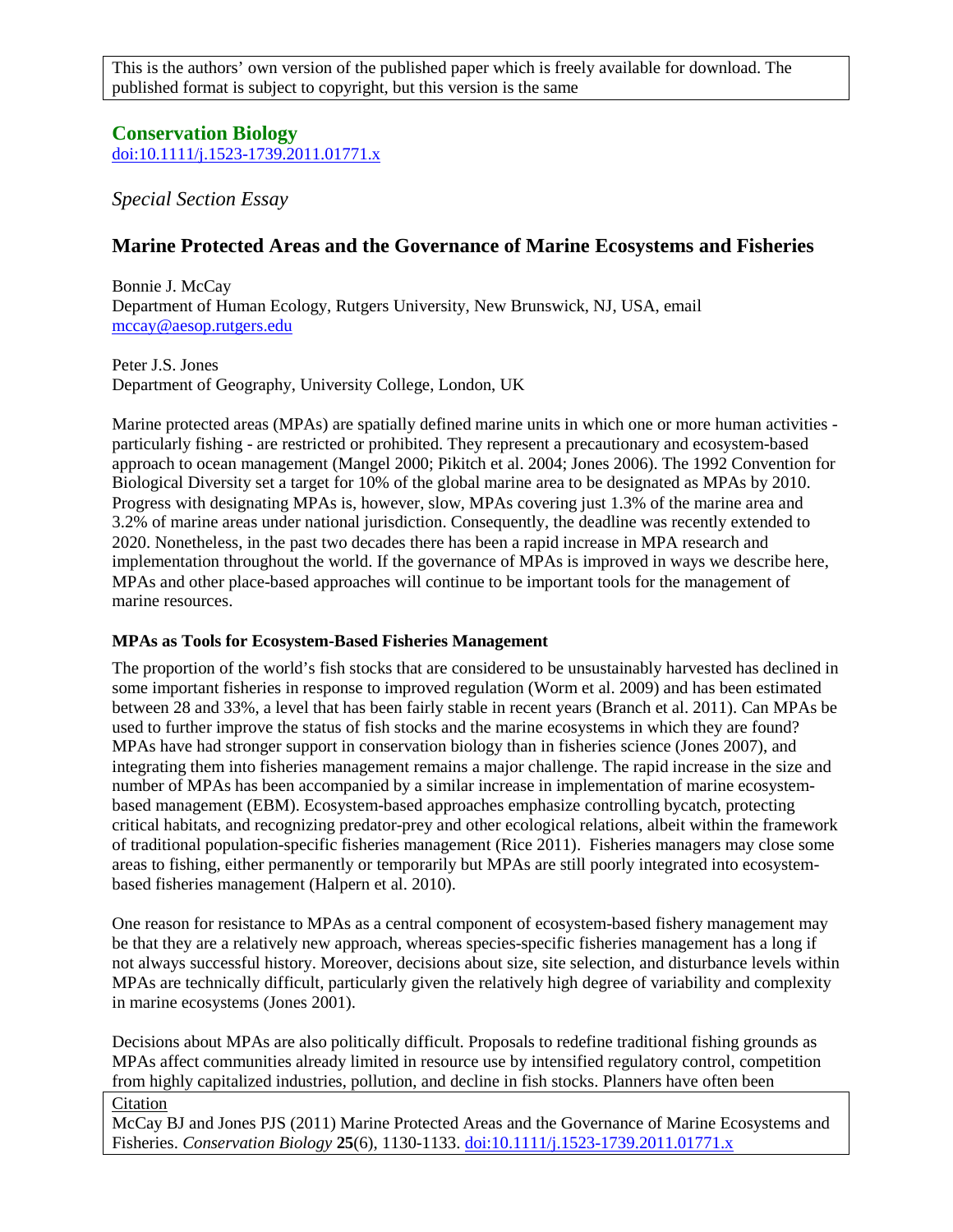innatentive to social and political issues related to marine reserves (Christie et al. 2003; Mascia et al. 2010).

A second barrier to the integration of MPAs into fisheries management is an ideological dichotomy: humans as intruders in marine systems or seascapes as essentially inhabited by humans (Agardy et al. 2003; Shackeroff et al. 2009). The former perspective, imbued with the notion of wilderness (Sloan 2002), often lies behind for large, permanent and competely protected (i.e. no-take) MPAs to restore ecological integrity. From the latter perspective of "peopled seascapes", the ability to create no-take MPAs is constrained by the fact that human activities have long been fully integrated into many marine ecosytems (Fraschetti et al. 2008). This perspective underscores efforts to integrate of MPAs with complementary fisheries management tools (Little et al. 2011), and to collaborate with fishing interests to design zoned and mixed use areas, including rotational closures and other managed areas that fall short of complete and permanent closures.

#### **Governance and Marine Protected Areas**

Governance means more than government. It refers to the formal and informal laws and traditions of a society, and a working definition is "steering human behavior through combinations of civil society, state, and market incentives to achieve strategic objectives" (Jones et al. 2011; vii). Governance of MPAs may rely on government, but it can also depend on civil society – families, social networks, and voluntary organizations, and on market-related institions – property rights, corporate businesses and trading.

Just as ecologists argue about the relative importance of top-down (e.g., fishing) versus bottom-up (e.g., planktonic productivity) drivers of ecosystem change (Micheli 1999), so policy experts argue about topdown versus bottom-up mechanisms of governance (McCay & Jentoft 1996). Top-down governance emphasizes the roles of governments and professional experts as sources of information, rules, and enforcement. It offers several advantages, such as the power and resources of the state and the potential for governance across larger areas. Bottom-up governance empowers members of civil society by involving them directly, either as autonomous decision-makers or as partners with government.

Experience with marine governance shows the need to find in each case an effective balance between top-down governance and distributed, localized bottom-up institutions (Wilson 2009). Considerable literature addresses expansion from local interventions, such as small MPAs (individual coral reefs or bays) to regional or international networks of MPAs (Mahon et al. 2010). Ecological, social, or political aspects of marine conservation or fisheries management often require scaling up because MPA governance is often linked with governance over larger areas affecting fisheries, aquarium trade, transportation, polluting activities, and mineral exploitation.

A shift in the other direction, from extensive, centralized interventions to interventions in smaller social, political, and ecological units can be critical to success (Christie et al. 2009). In some circumstances, scaling down may be warranted by ecological phenomena such as spawning aggregations or local populations of a species (Wilson 2002), and it may also be more appropriate to programs that engage local communities by granting territorial use rights in exchange for adopting conservation measures, as in the benthic coastal fisheries of Chile and Mexico (Defeo & Castilla 2005; Ponce-Diáz et al. 2009). Scaling-down, however, must avoid situations in which local priorities undermine more wider-scale, longer-term conservation objectives (Jones et al. 2011). The integration of central and local institutions through a nested hierarchy seems critical (Sievanen et al. 2011), particularly to address the challenges raised by increasing or decreasing the spatial and temporal extents of governance.

Citation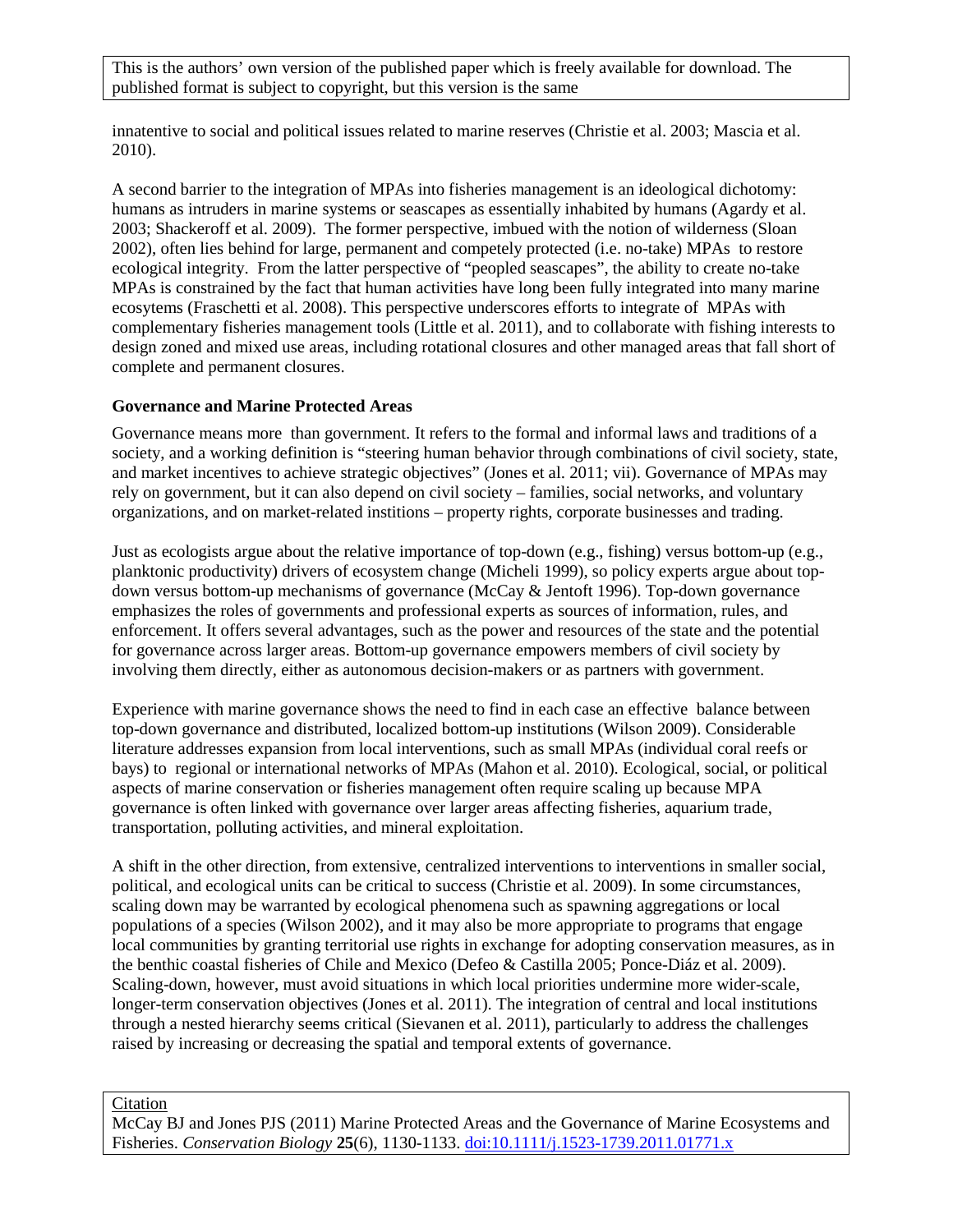### **Towards Improved Governance**

A recent analysis of MPA governance undertaken through the United Nations Environment Programme (UNEP) (Jones et al. 2011) suggests that the effectiveness of governance depends on institutional diversity. This argument is based on a comparison of 20 MPAs worldwide that shows the effectiveness of combining top-down, bottom-up, and economic-incentive approaches to governance. For example, localcommunity participation can provide detailed knowledge, but top-down structures are often essential for taking account knowledge of ecological linkages across larger areas and more time (Cudney Bueno & Basurto 2009).

The UNEP study identified five categories of incentives for improving MPA governance: participative, legal, interpretative, knowledge, and economic. Participative incentives encourage a wide range of stakeholders to collaborate in planning and ensure broader cooperation with the program. Such collaboration or comanagement has proved effective in coordinating both top-down and bottom-up governance of MPAs. Comanagement refers to partnerships between local resource users and governments. It is accepted as a viable approach to ocean governance, particularly for less migratory fisheries on which local coastal communities depend (Wilson et al. 2003; Defeo & Castilla 2005; Gutiérrez et al. 2011). Comanagement brings experience-based and traditional knowledge, the legitimacy of rules developed democratically, and the strength of local institutions together with the powers and resources of centralized governments.

Legal incentives provide the legal framework for MPAs, the general and specific use restrictions, and the roles and responsibilities of different parties. These incentives operate from the top-down (e.g., national laws and authorities) and bottom-up (e.g., local laws supporting local rights of access to the MPA). For example, local-community participation provides detailed knowledge and increases the probability of compliance, but a strong legal framework for enforcement is also essential to the willingness of community members to participate.

Interpretative incentives address the need to communicate the rationale and expected results of an MPA. Knowledge incentives lead to improvements in scientific information relevant to the MPA, including local and traditional knowledge and independent advice or arbitration in the face of conflicting information.

Economic incentives can be particularly important for gaining the support of local stakeholders. No-take MPAs often provide direct benefits to local people through restored fish stocks (Mascia et al. 2010), but that outcome is uncertain and local people may lose subsistence, recreational, or commercial rights. Economic incentives may directly compensate lost opportunities or offer new jobs, including work with tourism, diving, or other activities allowed in the MPA. Direct monetary compensation is difficult because reliable information on the particular users of a given marine area is often limited. It is possible, however, to implement comprehensive compensation, as shown for the Great Barrier Reef of Australia (Olsson et al. 2008), but the amount of compensation claimed was 20 times greater than had been anticipated (Macintosh et al. 2010).

Market-based tools for governance could allow the rights of local people to be purchased or leased by outsiders who wish to create MPAs, and these may be economic incentives for local people if they hold exclusive property rights. Two examples would be individual transferable catch quotas or community concessions for fishing grounds or species. Another option is using eco-certification for the fisheries in an area that includes an MPA. This incentive provides higher prices from consumers willing to pay for sustainably caught seafood, as in the Marine Stewardship Council program.

Citation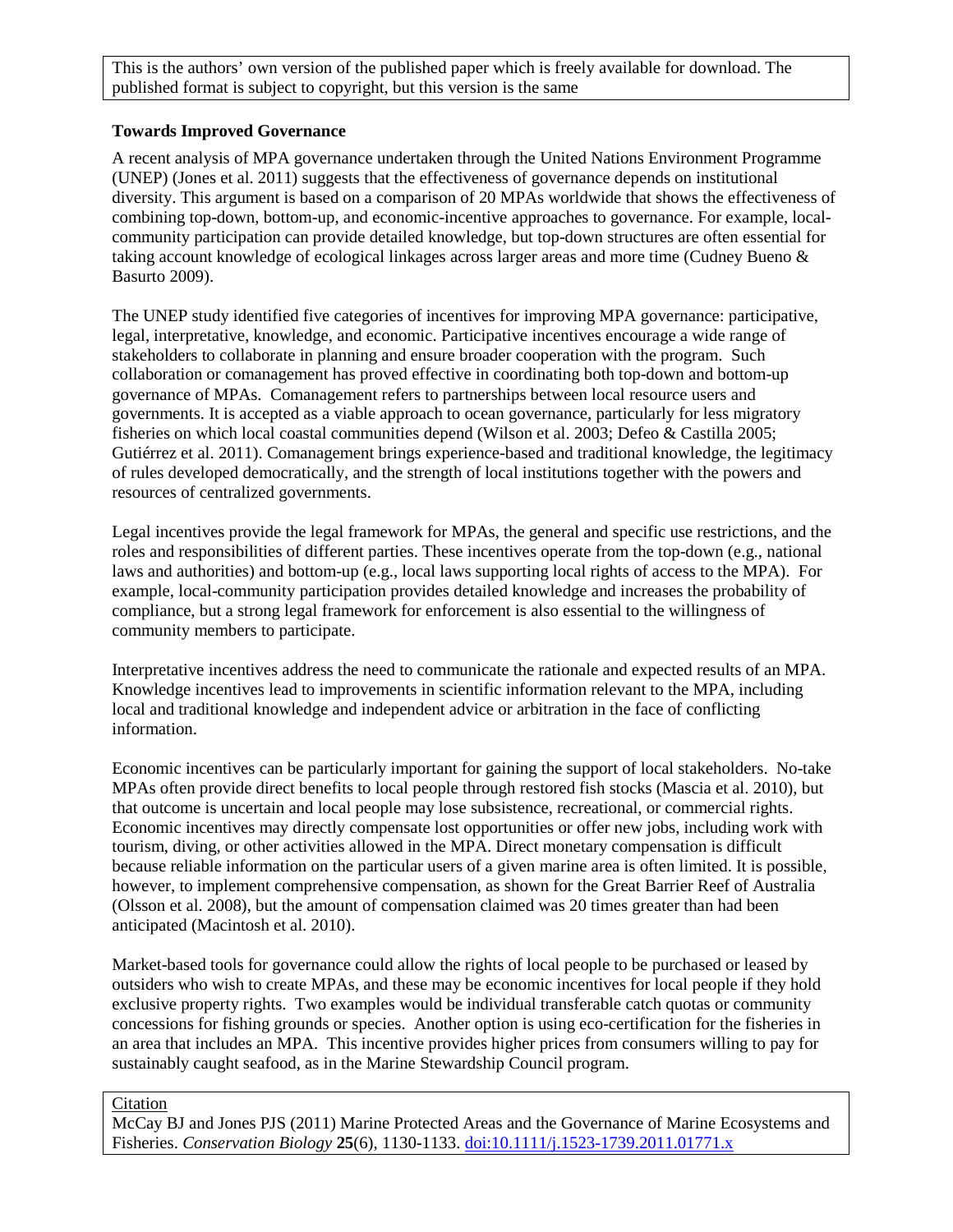Is it possible to broaden the group of stakeholders desiring to pay for marine conservation? Is there an expanded role for local communities, local and regional nongovernmental organizations and ecotourism businesses, and local and national governments? These groups may value an MPA but lack the means to finance short-term costs. Marine protected areas may restore ecosystem services, but only over the long term. Consequently, widespread use of MPAs and networks of MPAs for marine conservation may depend on the resources of global actors, ranging from large international nongovernmental organizations to private investors. Efforts are underway to adapt for marine ecosystems terrestrial economic devices for conservation such as payment for watershed services, water quality trading, and biological diversity offsets (Ecosystem Marketplace 2010; Forest Trends and The Katoomba Group 2010).

Whether such payments benefit local stakeholders who may bear the costs of MPA restrictions is one of the equity issues evident in many MPA cases (Jones et al 2011). Marine protected areas typically function by a process involving multiple stakeholders from different sectors, a vital element that adds a challenging dimension to governance (Jones et al. 2011). The idea of stakeholder engagement is ubiquitous in planning processes but carries the risk of neglecting genuine differences in interest and power. For example, citizens of a coastal town in Costa Rica maintain rights to take turtle eggs in exchange for participating in a government-led program for turtle conservation. The program appears to have protected both turtles and human needs but is increasingly threatened by a noninterventionist approach promoted by national and global conservation groups that also claim the status and rights of stakeholders (Campbell 2007).

## **Marine Spatial Planning and the Great Barrier Reef**

A central challenge for the future of MPAs is to move from discrete, small MPAs to marine spatial planning or ecosystem-based management for relatively large marine areas that incorporate MPA networks. An illustration is the rezoning of the Great Barrier Reef in Australia, composed of over 2900 individual reefs and 900 islands stretching for over 2600 kilometers. Zoned for multiple uses and degrees of protection (Day 2002), the system is now managed under a plan that has expanded the percentage of no-take areas and compensated commercial fishers and others adversely affected by the no-take areas. Additional measures have also helped safeguard connectivity and other ecological processes, thereby enhancing the resilience of the system in the face of stressors such as crown-of-thorns starfish (*Acanthaster planci*) outbreaks (McCook et al. 2010).

Research on planning for the Great Barrier Reef provides valuable lessons for other MPA and marine spatial planning efforts (Olsson et al. 2008; Day 2011). More such examples at this scale are needed. Among the specific lessons learned or reinforced are the importance of skilled leadership; seizing advantage of windows of opportunity for political support; strong legal frameworks, including the potential for cross-sectoral controls; changed interpretations of the reef as an MPA; and a high level of public consultation and participation.

### **Roles of MPAs in Resource Management**

Marine Protected Areas are best seen as tools that complement other approaches to marine conservation and resource management. Like terrestrial parks and nature reserves, they can disrupt livelihoods, especially if MPAs provide few tangible benefits to local people. They also attract scientists, tourists, and others, creating a richer and more complex system for governance and some successes in marine conservation and restoration. Today, more effort is being devoted to creating networks of MPAs to enhance connectivity. A risk is that MPAs will become too large, losing the benefits of comanaged arrangements. Widespread threats such as climate change may require, however, even further increases in

Citation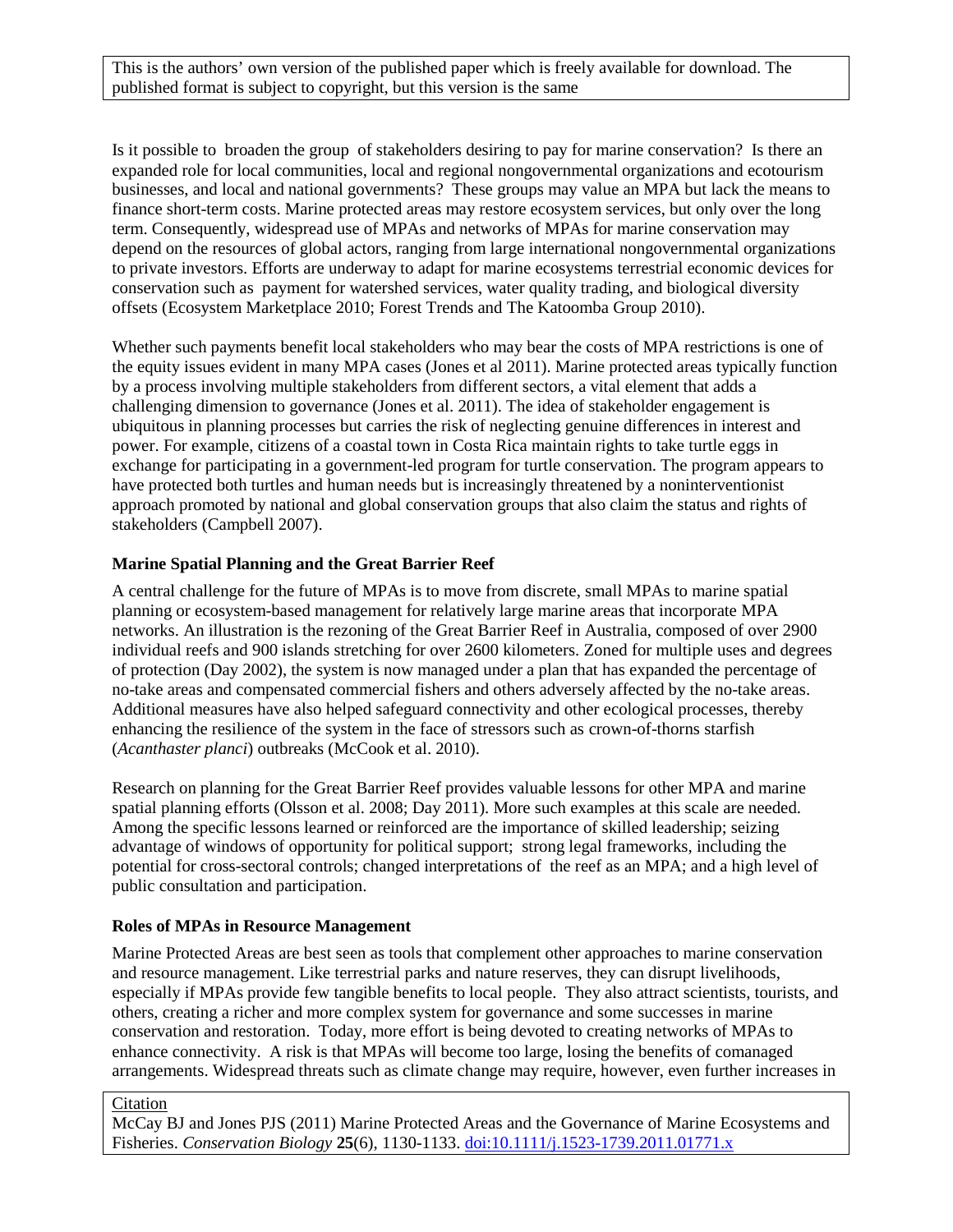the size of protected areas—or significant shifts in where they are located. Remaining is the task of fully integrating MPAs into fisheries management, as would seem logical under the rubric of ecosystem-based management. The gap between MPAs and fisheries management may benefit from marine spatial planning (Agardy et al. 2011). Marine spatial planning can become the forum for compromises between those who seek the restoration to more pristine ecosystems and those who seek sustained seafood production. In relation to the latter, we believe future fisheries management should include efforts to develop more spatially explicit management approaches, consistent with ecosystem-based management and marine spatial planning. These approaches include temporary and rotating closures and use of the term *managed areas* or *fisheries sancturaries* rather than *protected areas*. Regardless of the nomenclature, spatially defined or place-based management efforts in the oceans can benefit all parties.

## **Literature Cited**

- Agardy, T., et al. 2003. Dangerous targets? Unresolved issues and ideological clashes around marine protected areas. Aquatic Conservation: Marine and Freshwater Ecosystems **13**:353-367.
- Agardy, T., G. N. di Sciara, and P. Christie. 2011. Mind the gap: addressing the shortcomings of marine protected areas through large scale marine spatial planning. Marine Policy **35**:226-232.
- Branch, T. A., O. P. Jensen, D. Ricard, Y. Ye, and R. Hilborn. 2011. Contrasting global trends in marine fishery status obtained from catches and from stock assessments. Conservation Biology DOI: 10.1111/j.1523-1739.2011.01687.x.
- Campbell, L. M. 2007. Local conservation practice and global discourse: a political ecology of sea turtle conservation. Annals of the Association of American Geographers **97**:313-334.
- Christie, P., et al. 2003. Toward developing a complete understanding: a social science research agenda for marine protected areas. Fisheries **28**:22-26.
- Christie, P. J., R. Pollnac, E. G. Oracion, A. Sabonsolin, R. Diaz, and D. Pietri. 2009. Back to basics: an empirical study demonstrating the importance of local-level dynamics for the success of tropical marine ecosystem-based management. Coastal Management **37**:349-373.
- Cudney Bueno, R., and X. Basurto. 2009. Lack of cross-scale linkages reduces robustness of communitybased fishery management. PLoS ONE (Public Library of Science) **4**:e6253.
- Day, J. C. 2002. Zoning—lessons from the Great Barrier Reef Marine Park. Ocean & Coastal Management **45**:139-156.
- Day, J. C. 2011. Great Barrier Reef Marine Park governance analysis. Pages 1-18 in P. J. S. Jones, W. Qiu, and E. M. De Santo, editors. Governing Marine Protected Areas: Getting the Balance Right - Volume 2. Technical Report to Marine & Coastal Ecosystems Branch, UNEP, Nairobi. [www.mpag.info](http://www.mpag.info/).
- Defeo, O., and J. C. Castilla. 2005. More than one bag for the world fishery crisis and keys for comanagement successes in selected artisanal Latin American shellfisheries. Reviews in Fish Biology and Fisheries **15**:265-283.
- Ecosystem Marketplace. 2010. Tools for the tides: exploring coastal and marine markets. Forest Trends, Washington, D.C.
- Forest Trends and The Katoomba Group. 2010. Payments for ecosystem services getting started in marine and coastal ecosystems: a primer. Forest Trends, Washington, D.C.
- Fraschetti, S., P. d'Ambrosio, F. Micheli, S. Bussotti, F. Pizzolante, and A. Terlizzi. 2008. Planning Marine Protected Areas in a human-dominated seascape. Marine Ecology Progress Series **375**:13- 24.
- Gutiérrez, N. L., R. W. Hilborn, and O. Defeo. 2011. Leadership, social capital and incentives promote successful fisheries. Nature **470**:386-389.

Citation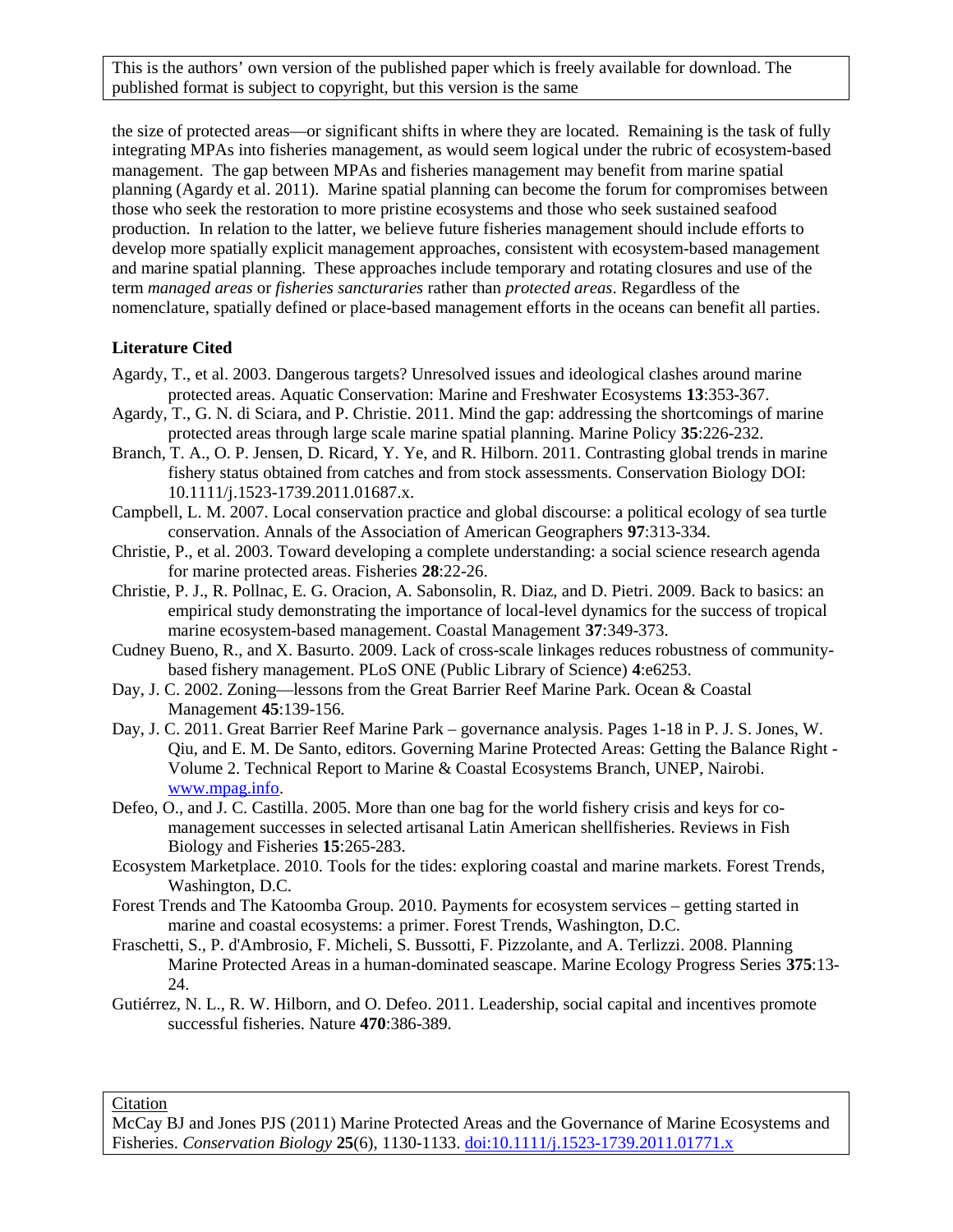- Halpern, B. S., S. E. Lester, and K. L. McLeod. 2010. Placing marine protected areas onto the ecosystembased management seascape. Proceedings of the National Academy of Sciences **107**:18312- 18317.
- Jones, P. J. S. 2001. Marine protected area strategies: issues, divergences and the search for middle ground. Reviews in Fish Biology and Fisheries **11**:197-216.
- Jones, P. J. S. 2006. Collective action problems posed by no-take zones. Marine Policy **30**:143-156.
- Jones, P. J. S. 2007. Point of view arguments for conventional fisheries management and against no-take marine protected area: Only half of the story? Reviews in Fish Biology and Fisheries **17**: 31-43.
- Jones, P. J. S., W. Qiu, and E. M. De Santo. 2011. Governing marine protected areas getting the balance right. Technical Report, United Nations Environment Programme, Nairobi. [http://www.mpag.info.](http://www.mpag.info/)
- Little, L. R., R. Q. Grafton, T. Kompas, A. D. M. Smith, A. E. Punt, and B. D. Mapstone. 2011. Complementarity of no-take marine reserves and individual transferable catch quotas for managing the line fishery of the Great Barrier Reef. Conservation Biology **25**:333-340.
- Macintosh, A., T. Bonyhady, and D. Wilkinson. 2010. Dealing with interests displaced by marine protected areas: a case study on the Great Barrier Reef Marine Park Structural Adjustment Package. Ocean & Coastal Management **53**:581-588.
- Mahon, R., L. Fanning, P. McConney, and R. Pollnac. 2010. Governance characteristics of large marine ecosystems. Marine Policy **34**:919-927.
- Mangel, M. 2000. Irreducible uncertainties, sustainable fisheries and marine reserves. Evolutionary Ecology Research **2**:547-557.
- Mascia, M., C. A. Claus, and R. Naidoo. 2010. Impacts of marine protected areas on fishing communities. Conservation Biology **24**:1424-1429.
- McCay, B. J., and S. Jentoft. 1996. From the bottom up: participatory issues in fisheries management. Society and Natural Resources **9**:237-250.
- McCook, L. J., et al. 2010. Adaptive management of the Great Barrier Reef: a globally significant demonstration of the benefits of networks of marine reserves. Proceedings of the National Academy of Sciences **107**:18278-18285.
- Micheli, F. 1999. Eutrophication, fisheries, and consumer-resource dynamics in marine pelagic ecosystems. Science **285**:1396-1398.
- Olsson, P., C. Folke, and T. P. Hughes. 2008. Navigating the transition to ecosystem-based management of the Great Barrier Reef, Australia. Proceedings of the National Academy of Science **105**:9489- 9494.
- Pikitch, E., et al. 2004. Ecosystem-based fishery management. Science **306**:1891-1892.
- Ponce-Diáz, G., W. Weisman, and B. J. McCay. 2009. Co-responsabilidad y participación en el manejo de pesqueŕıas en México: lecciones de Baja California Sur. Pesca y Conservación **1:**1–9.
- Rice, J. 2011. Managing fisheries well: delivering the promises of an ecosystem approach. Fish and Fisheries **12**:206-231.
- Shackeroff, J. M., E. L. Hazen, and L. B. Crowder. 2009. The oceans as peopled seascapes. Pages 33-54 in K. L. McLeod, and H. M. Leslie, editors. Ecosystem-based management for the Oceans. Island Press, Washington, D.C.
- Sievanen, L., H. M. Leslie, J. M. Wondolleck, S. L. Yaffee, K. L. McLeod, and L. M. Campbell. 2011. Linking top-down and bottom-up processes through the new U.S. National Ocean Policy. Conservation Letters doi: 10.1111/j.1755-263X.2011.00178.x:1-6.
- Sloan, N. A. 2002. History and application of the wilderness concept in marine conservation. Conservation Biology **16**:294-305.
- Wilson, D. C. 2009. The paradoxes of transparency: science and the ecosystem approach to fisheries management in Europe. Amsterdam University Press, Amsterdam.

Citation